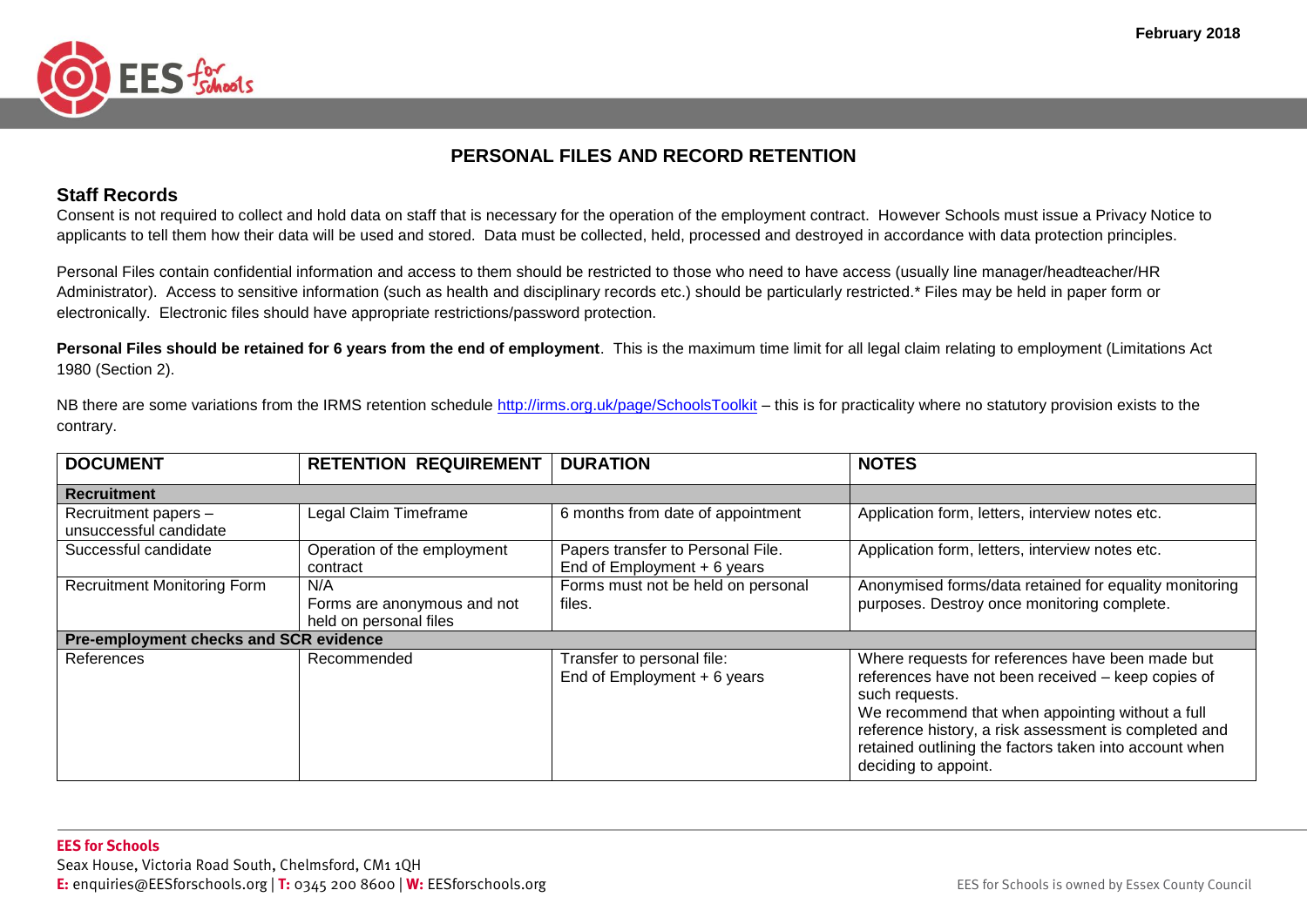| <b>DOCUMENT</b>               | <b>RETENTION REQUIREMENT</b>                                                                                        | <b>DURATION</b>                                                                                                                                                                                                                                                                                                                                 | <b>NOTES</b>                                                                                                                                                                                                                                                                                                   |
|-------------------------------|---------------------------------------------------------------------------------------------------------------------|-------------------------------------------------------------------------------------------------------------------------------------------------------------------------------------------------------------------------------------------------------------------------------------------------------------------------------------------------|----------------------------------------------------------------------------------------------------------------------------------------------------------------------------------------------------------------------------------------------------------------------------------------------------------------|
| Evidence of medical clearance | Recommended                                                                                                         | Copy of signed health declaration form<br>placed on personal file.<br>End of Employment + 6 years.                                                                                                                                                                                                                                              | Pre-employment health questionnaires, where<br>completed by applicants, must not be looked at or<br>retained by the school. Only the OH clearance<br>confirmation should be retained.<br>Where the confirmation contains information regarding<br>the employee's health this should have restricted<br>access* |
| Identity                      | Statutory guidance "Keeping<br>children safe in education"                                                          | Held on personal file.<br>End of Employment                                                                                                                                                                                                                                                                                                     | From March $15 - 3$ documents                                                                                                                                                                                                                                                                                  |
| Qualifications                | Statutory guidance "Keeping<br>children safe in education"<br>Those qualifications required for<br>the job e.g. QTS | Held on personal file.<br>End of Employment                                                                                                                                                                                                                                                                                                     | Copy of original certificate/original letter from awarding<br>body AND/OR<br>A print out from Teacher Services System (teachers)                                                                                                                                                                               |
| DBS consent form(s)           | Recommended                                                                                                         | Destroy once DBS processed and<br>appointment decision made.                                                                                                                                                                                                                                                                                    | A new form is required for every DBS status check.                                                                                                                                                                                                                                                             |
| SD <sub>2</sub> form          | Recommended                                                                                                         | Destroy once DBS check completed and<br>appointment decision made.                                                                                                                                                                                                                                                                              | Until destroyed, this form should be held in a sealed<br>envelope if it contains a positive disclosure                                                                                                                                                                                                         |
| <b>Enhanced DBS check</b>     | Recommended<br>"Keeping children safe in<br>education"                                                              | Destroy once employment decision<br>confirmed.<br>Disclosure certificates MUST NOT be<br>retained on file for more than 6 months.<br>No record may be held detailing any<br>convictions etc<br>Where a positive DBS check is received<br>a risk assessment should be completed<br>and this should be retained on the file.<br>End of Employment | Until destroyed, this form should be held in a sealed<br>envelope if it contains a positive disclosure.<br>Retain print out from e-DBS system or top part of<br>Certificate only.<br>Risk Assessments should have restricted access*                                                                           |
| DBS Children's Barred List    | Recommended                                                                                                         | As above                                                                                                                                                                                                                                                                                                                                        | As above                                                                                                                                                                                                                                                                                                       |
| Right to work in the UK       | Required by statutory guidance<br>"Keeping children<br>safe in education"<br>Home Office requirement                | End of Employment + at least 2 years                                                                                                                                                                                                                                                                                                            | A clear copy of the document must be retained and the<br>person who checks the document must write on the<br>copy "This Right to Work document was checked on<br>[insert date]"). It is also recommended that the name of<br>the person who carried out the check is recorded on the<br>copy.                  |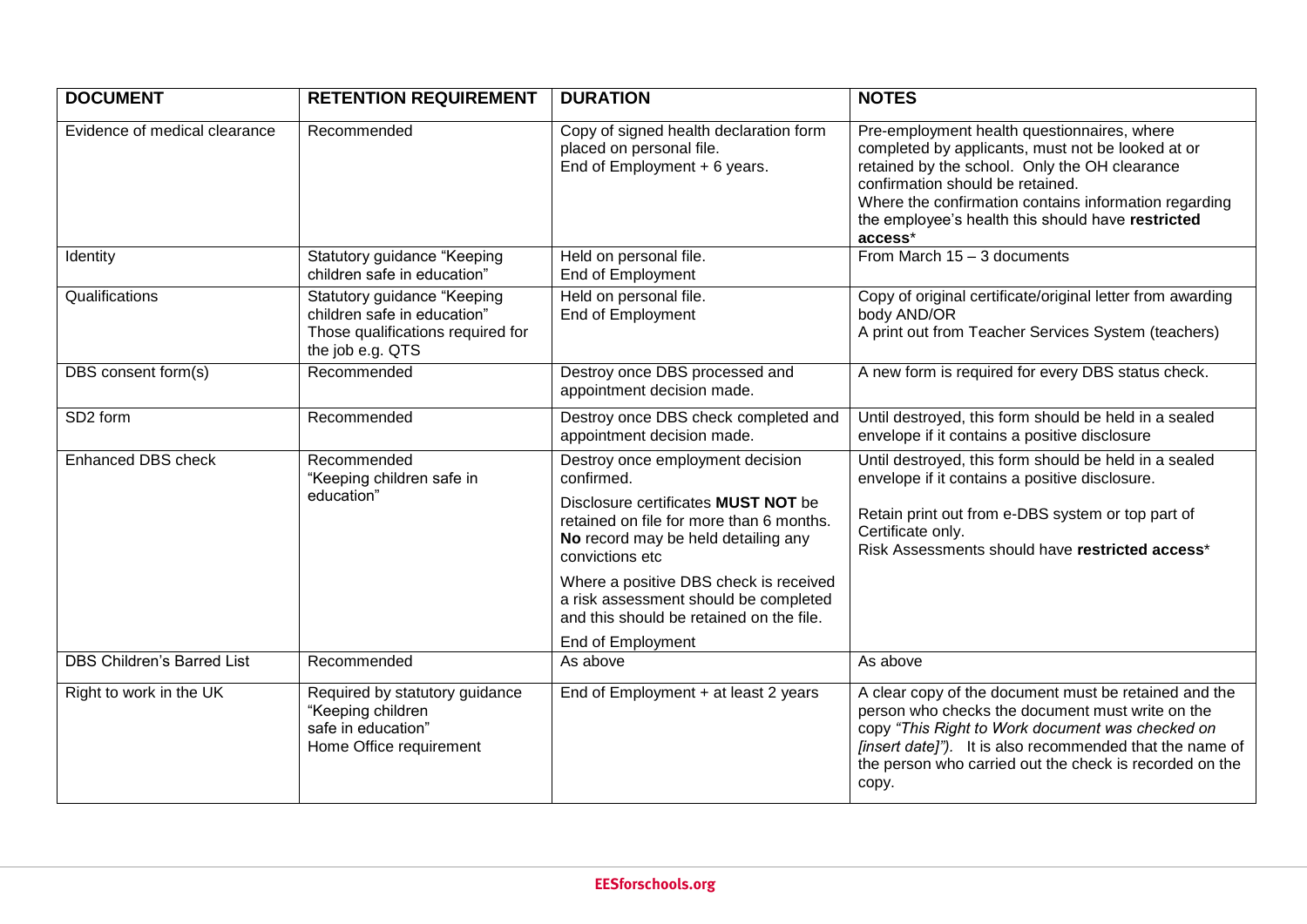| <b>DOCUMENT</b>                                                  | <b>RETENTION REQUIREMENT</b>                              | <b>DURATION</b>                                                                                                                                                                                                                                                                           | <b>NOTES</b>                                                                                                                                                                                                    |
|------------------------------------------------------------------|-----------------------------------------------------------|-------------------------------------------------------------------------------------------------------------------------------------------------------------------------------------------------------------------------------------------------------------------------------------------|-----------------------------------------------------------------------------------------------------------------------------------------------------------------------------------------------------------------|
| Prohibition from teaching check                                  | Recommended                                               | Held on personal file.<br>End of Employment                                                                                                                                                                                                                                               | A print out from Teacher Services System.                                                                                                                                                                       |
| S128 Directions check<br>Relevant posts in Academies<br>only     | No requirement to hold evidence<br>- simply record on SCR | N/A                                                                                                                                                                                                                                                                                       |                                                                                                                                                                                                                 |
| <b>Childcare Disqualification</b>                                | Recommended                                               | Original form can be retained if no<br>positive declaration.<br>End of Employment + 6 years<br>The form must not be retained if there is<br>a positive declaration $-$ a copy of the<br>Risk Assessment and any Waiver<br>documentation should be retained.<br>End of Employment +6 years | Risk Assessments and Waiver should have restricted<br>access*                                                                                                                                                   |
| Checks on individuals who have<br>lived or worked outside the UK | Recommended                                               | Held on personal file.<br>End of Employment                                                                                                                                                                                                                                               | Appropriate certificate of good conduct/character or<br>police certificate from the relevant embassy/authority.<br><b>EEA Prohibition Check.</b><br>Any sensitive information should have restricted<br>access* |
| <b>Induction, Probation and Performance Management</b>           |                                                           |                                                                                                                                                                                                                                                                                           |                                                                                                                                                                                                                 |
| Job description & Person<br>specification                        | Recommended                                               | Held on personal file.<br>End of Employment $+6$ years                                                                                                                                                                                                                                    | Any updates during employment should also be kept on<br>the file                                                                                                                                                |
| Induction checklist                                              | Recommended                                               | Held on personal file.<br>End of Employment + 6 years                                                                                                                                                                                                                                     |                                                                                                                                                                                                                 |
| <b>Statutory Induction (Teachers)</b>                            | Recommended                                               | Held on personal file.<br>End of Employment + 6 years                                                                                                                                                                                                                                     | Papers related to Induction process and certificate or<br>print out from Teacher Services System confirming<br>Induction status.                                                                                |
| Probationary records (if<br>applicable)                          | Recommended                                               | Held on personal file.<br>End of Employment + 6 years                                                                                                                                                                                                                                     | Records/forms for probation review meetings.<br>Any letters, including confirmation of successful<br>completion                                                                                                 |
| Performance<br>Management                                        | Recommended                                               | Held on personal file.<br>End of Employment + 5 years                                                                                                                                                                                                                                     | All forms and correspondence                                                                                                                                                                                    |
| <b>Contractual documents</b>                                     |                                                           |                                                                                                                                                                                                                                                                                           |                                                                                                                                                                                                                 |
| Offer letters                                                    | Recommended                                               | Held on personal file.<br>End of Employment + 6 years                                                                                                                                                                                                                                     | Copy of offer letters and written particulars including any<br>amendments.                                                                                                                                      |
| Contract of employment &<br>written particulars                  | Recommended                                               | Held on personal file:<br>End of Employment + 6 years                                                                                                                                                                                                                                     | A signed copy should be on the file if available.                                                                                                                                                               |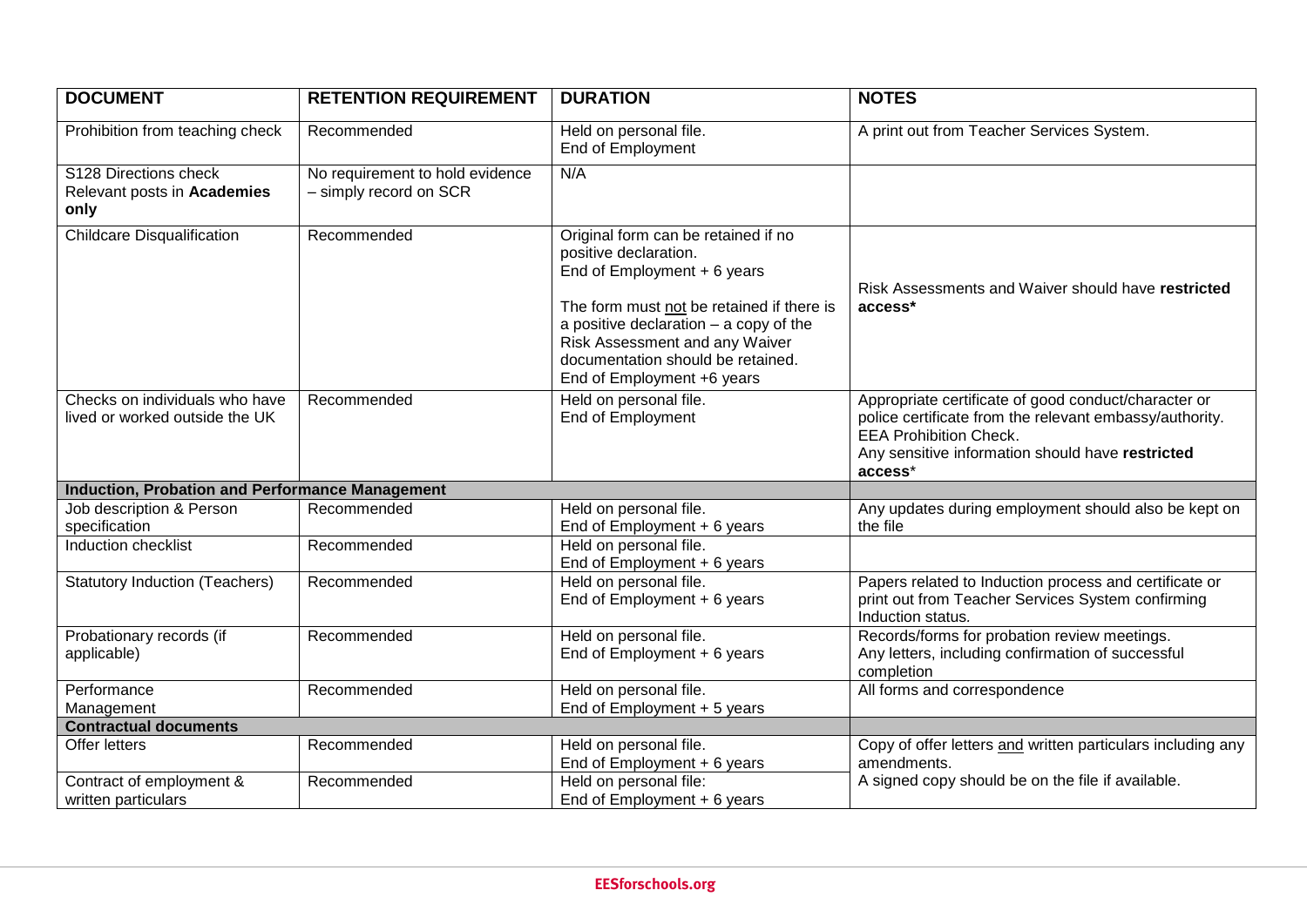| <b>DOCUMENT</b>                                                                                                          | <b>RETENTION REQUIREMENT</b>                                                                                   | <b>DURATION</b>                                                                                  | <b>NOTES</b>                                                                                                                                                                                                                                   |
|--------------------------------------------------------------------------------------------------------------------------|----------------------------------------------------------------------------------------------------------------|--------------------------------------------------------------------------------------------------|------------------------------------------------------------------------------------------------------------------------------------------------------------------------------------------------------------------------------------------------|
| Pay and pensions                                                                                                         |                                                                                                                |                                                                                                  |                                                                                                                                                                                                                                                |
| Payroll information                                                                                                      | Recommended                                                                                                    | Held on personal file.<br>End of Employment $+6$ years                                           | Paper not required if electronic records held                                                                                                                                                                                                  |
| Salary statement letters                                                                                                 | Required by TPCD                                                                                               | Held on personal file.<br>End of Employment + 6 years                                            | Teachers only                                                                                                                                                                                                                                  |
| Pension documentation                                                                                                    | <b>Required under Pension</b><br>legislation                                                                   | Held on personal file<br>Normal Pension Age                                                      | Copies of all Opt-in and Opt-out forms and any<br>correspondence in relation to pension                                                                                                                                                        |
| Leave records                                                                                                            |                                                                                                                |                                                                                                  |                                                                                                                                                                                                                                                |
| Annual leave records                                                                                                     | Recommended                                                                                                    | Held on personal file.<br>End of Employment + 6 years                                            | Full time Support staff only                                                                                                                                                                                                                   |
| Leave of absence records                                                                                                 | Recommended                                                                                                    | Held on personal file.<br>End of $Employment + 6 years$                                          | Leave of absence request forms and decisions/appeals                                                                                                                                                                                           |
| Records of child related leave<br>(maternity/paternity/<br>adoption/parental leave)                                      | <b>Statutory Maternity Pay</b><br>Regulations 1986 (as amended)                                                | Held on personal file.<br>Current year $+3$ years                                                | Copies of all correspondence and forms                                                                                                                                                                                                         |
| <b>Sickness records</b>                                                                                                  |                                                                                                                |                                                                                                  |                                                                                                                                                                                                                                                |
| Sickness records                                                                                                         | Statutory minimum 3 years                                                                                      | Held on personal file.<br>End of Employment +6 years                                             | Self-certificates, Fit Notes (copies, return original to<br>employee), return to work meetings notes/form. OH<br>referrals and reports, all correspondence<br>Any papers referring to an individual's health should<br>have restricted access* |
| Disciplinary (including capability) and grievance                                                                        |                                                                                                                |                                                                                                  |                                                                                                                                                                                                                                                |
| Allegations of a child protection<br>nature against a member of<br>staff. All incidents except<br>malicious allegations. | <b>Statutory Guidance "Keeping</b><br>Children Safe in Education"<br>Working Together to Safeguard<br>Children | Held on personal file.<br>Normal Pension Age or 10 years from<br>incident - whichever is longer. | Papers relating to malicious allegation should be<br>destroyed once the case is concluded.<br>Papers should have restricted access*                                                                                                            |
| Disciplinary records - other - no<br>case to answer                                                                      | Recommended                                                                                                    | Held on personal file.<br>Conclusion of case                                                     | Including notes/minutes of all meetings/hearings, all<br>correspondence, reports etc.                                                                                                                                                          |
| Disciplinary records - other -<br>warning                                                                                | Recommended                                                                                                    | Held on personal file.<br>Conclusion of case +5 years <sup>1</sup>                               | records retained for 5 years in case of repeated pattern                                                                                                                                                                                       |
| Disciplinary records - other -<br>dismissal                                                                              | Recommended                                                                                                    | Held on personal file.<br>End of Employment +6 years.                                            | of behaviour.                                                                                                                                                                                                                                  |
| Capability records                                                                                                       | Recommended                                                                                                    | Held on personal file.<br>End of Employment +6 years.                                            | Warnings will be disregarded after expiry.                                                                                                                                                                                                     |
| Grievance records                                                                                                        | Recommended                                                                                                    | Held on personal file.<br>End of Employment +6 years                                             | Papers should have restricted access*                                                                                                                                                                                                          |
| Other                                                                                                                    |                                                                                                                |                                                                                                  |                                                                                                                                                                                                                                                |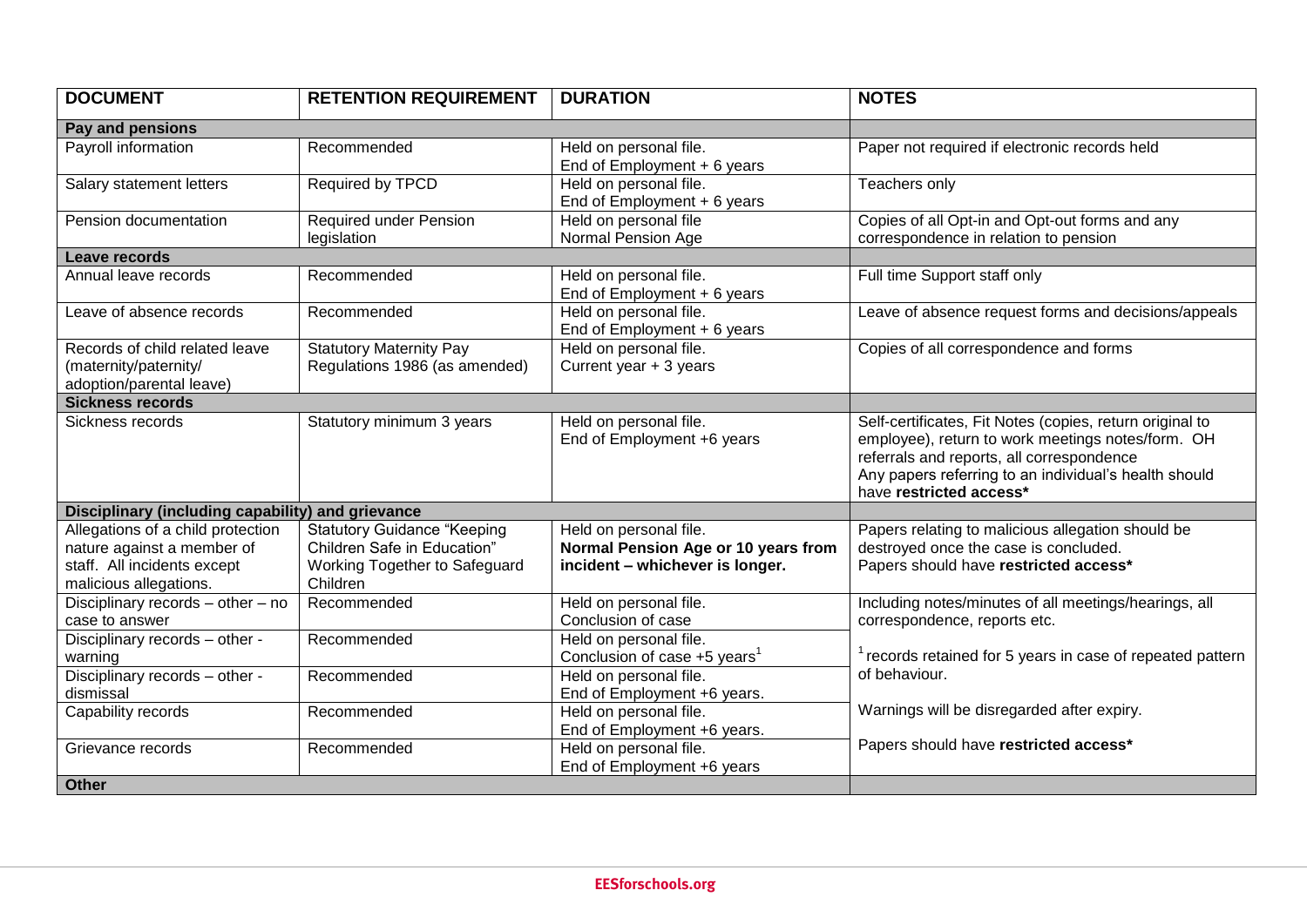| <b>DOCUMENT</b>       | <b>RETENTION REQUIREMENT</b> | <b>DURATION</b>                         | <b>NOTES</b>                                        |
|-----------------------|------------------------------|-----------------------------------------|-----------------------------------------------------|
| Training/CPD records  | Recommended                  | Held on personal file.                  | Correspondence.                                     |
|                       |                              | End of Employment +6 years              | Individual learning agreements                      |
| Accidents/            | Health & Safety Regulations  | Date of incident +12 years              | Copies of accident/                                 |
| Injuries at work      |                              | H&S Executive notification must be kept | incident reports                                    |
|                       |                              | indefinitely                            | Notifications to the Health and Safety Executive    |
| Secondment documents  | Recommended                  | Held on personal file.                  | Agreement and details of arrangements               |
|                       |                              | End of Employment +6 years              |                                                     |
| Redundancy documents  | Recommended                  | Held on personal file.                  | Including letters, minutes of meetings, figures etc |
|                       |                              | End of Employment +6 years              |                                                     |
| Resignation documents | Recommended                  | Held on personal file.                  | Resignation letter.                                 |
|                       |                              | End of Employment +6 years              | Other relevant paperwork                            |
| Timesheets            | Recommended                  | Held on personal file.                  |                                                     |
|                       |                              | End of Employment +6 years              |                                                     |

\***Restricted access**. Access to sensitive and highly confidential information (health, safeguarding allegations, disciplinary papers) should be particularly restricted to those who need to access the information (usually a senior manager only). The process of restricting access will depend on who has access to the file. Where administrative staff (e.g. those just processing payroll information or employment contracts) have access to personal files, it may require the papers to be held in sealed envelopes within the file with "Confidential [type eg health, discipline] Documents: Access restricted to [post title(s)]"/password protected electronic files.